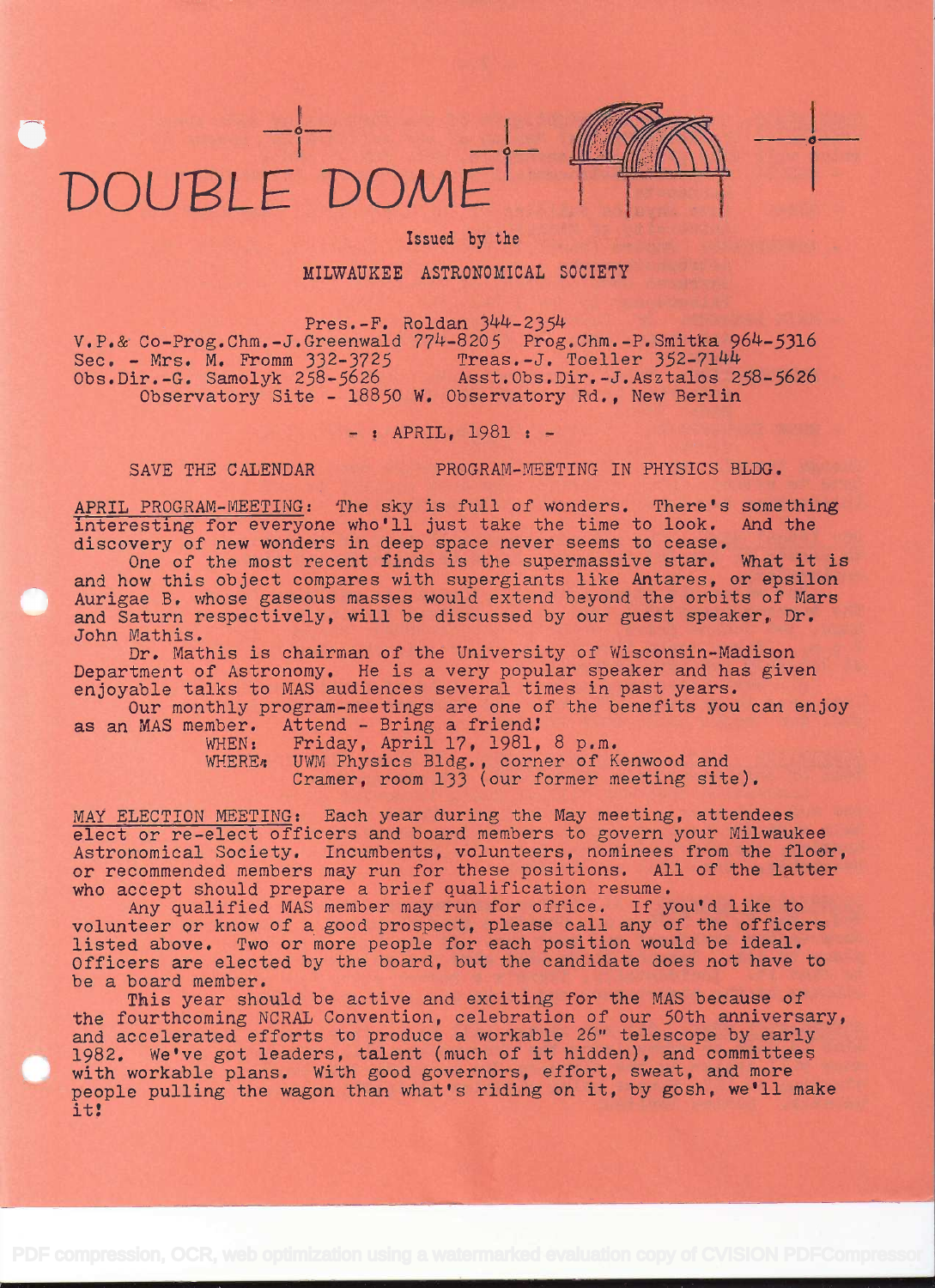ONCE AGAIN, here are the highlights of' the forthcoming 35th Annual Convention of' the North Central Region of the Astronomical League (NCRAL) which will take place in Minneapolis, Sat. May 2, 1981:

- HOSTS: Minnesota Astronomical Society and the University of Minnesota.
- SITE: Tate Physics Building of the Minneapolis Campus of the University of Minnesota.<br>- ACTIVITIES: Papers (yours is in
- Papers (yours is invited), displays, banquet, tours, astrophotography contest, field trip by bus to O'Brien Infrared Obs. of Univ. of Minnesota (see "A Quest for Telescopes" in Sky & Tel. Feb., 1981).
- MAIN SPEAKER: Dr. Lawrence Rudnick, Asst. Professor, Dept. of Astronomy, Univ. of Minn. "Probing the Cosmos with Radio Eyes."
- REGISTRATION: Paper entry and photo contest forms: Contact Katherine Sproll, 1554 Hillside Av., No., Minneapolis, Minn. 55411.
- MORE INFORMATION: Contact Mr. James Fox, 14601 55th Street, South, Afton, Minn. 55001.

Though the distance to Minneapolis may cause some MAS members to hesitate to attend, extra effort by the host society to provide a full, interesting day should make the trip worthwhile.

26" (66cm) NEWS: The activity temp will need to increase from moderato to presto if the 26" telescope is to be operative in time for the 50th anniversary.

But we're not doing nothing. Forces are rallying for the big push. The subcommittees will join in the general meeting at William Tuerck's home, 340 Joanne Drive, Brookfield (782–2844), Sunday, April 26, at 2 p.m. If you would like to sit in or join in, stop in. Call G. Samolyk at 258-5626 for more information.

All committees need more help. Lots of simple pencil-ruler drawings need to be made. The base and fork are ready for fabrication. And yes, the 'scope needs'more funding.

CONVENTION - 50TH ANNIVERSARY NOTES: It seems like the Double Dome is full of help wanted ads this month. Here's another.

Convention Chairman William Konig is moving ahead with plans for the MAS 50th year - NCRAL Convention. He'll need key officials to help with the banquet, public relations, proceedings, tours, papers, housing, and the 1001 things that will make the event pleasant and memorable. Call Bill at  $242-2369$ .

OBSERVATORY MEETING: All members are welcome to meet at the observatory Wed., May  $6$ , at  $7:30$  p.m. Here's a good chance to learn how to use observatory equipment and your own. If you have questions, here's the place to ask. Someone there will give you an answer or tell you where to find it. Incidentally, there's a rather extensive astronomical library at the observatory and books may be signed out!

OBSERVATORY NEWS: 01' man winter will be heading out on the next south wind so work on summerizing the observatory will soon begin. Who do you know will assist at the clean-up-fix up party Sat. morning, April 18, starting at 10? Please bring cleaning equipment - vacuums, soap, buckets. Ladies invited.